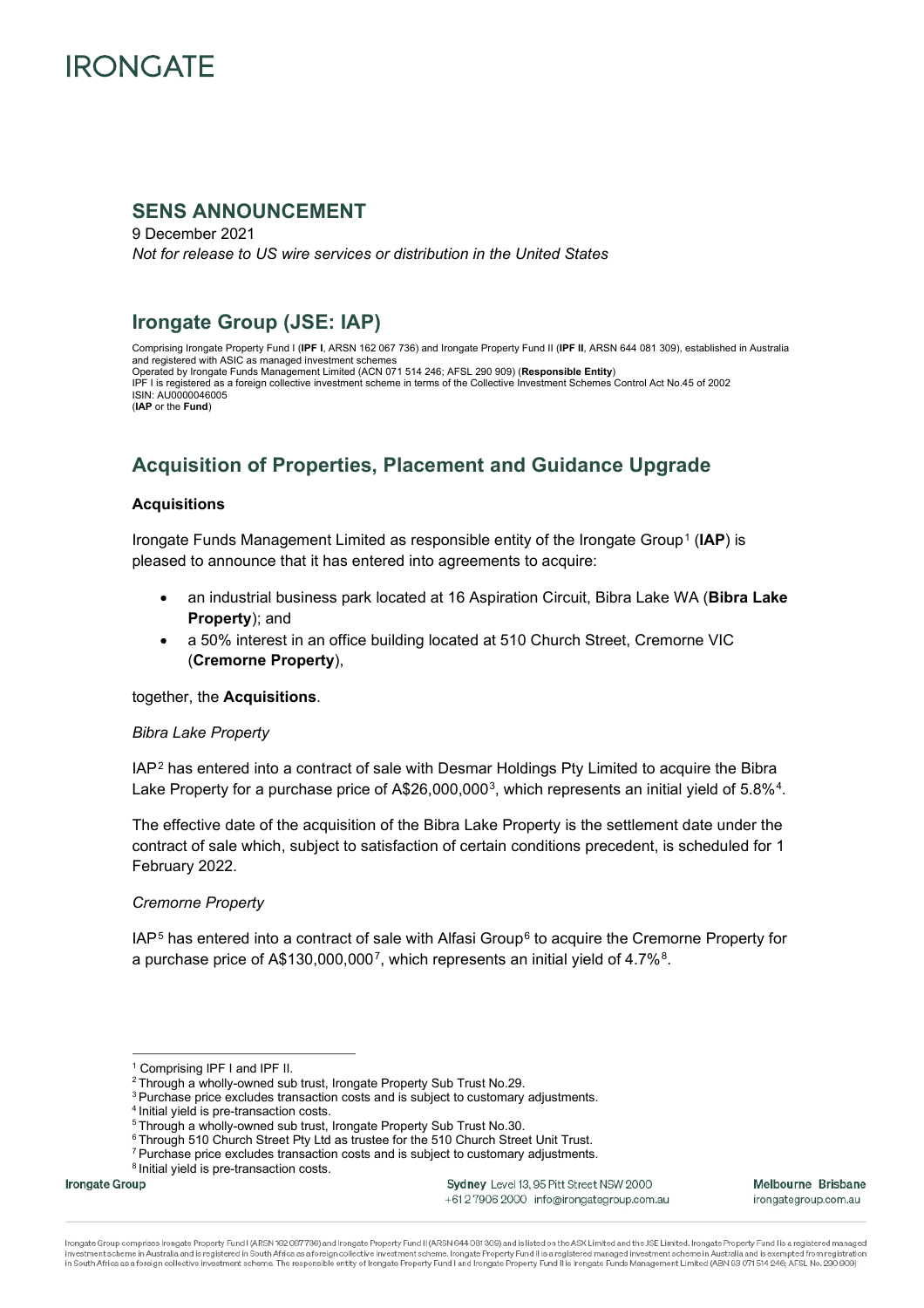The effective date of the acquisition of the Cremorne Property is the settlement date under the contract of sale which is scheduled for 15 December 2021. There are no conditions precedent to settlement of the acquisition of the Cremorne Property.

### **Funding of the Acquisitions**

### *Bibra Lake Property*

The purchase price and all transaction costs associated with the Bibra Lake Property will be funded under a new tranche of the syndicated debt facility provided by Westpac and ANZ.

## *Cremorne Property*

IAP has today launched a fully underwritten placement<sup>[9](#page-1-0)</sup> of  $32,258,065$  new fully paid ordinary stapled securities (**New Securities**) to raise approximately A\$50 million (approximately ZAR564 million<sup>[10](#page-1-1)</sup>) at a fixed issue price of A\$1.55 (equivalent to ZAR17.50<sup>[11](#page-1-2)</sup>) per New Security<sup>[12](#page-1-3)</sup> (**Placement**), representing a:

- 6.3% discount to the last closing price of A\$1.655 on the ASX on Wednesday, 8 December 2021; and
- 5.9% FY22 distribution yield.<sup>[13](#page-1-4)</sup>

New Securities issued under the Placement will rank equally with existing IAP stapled securities from the date of issue and will be entitled to the distribution for the six months to 31 March 2022. The Placement is fully underwritten by Macquarie Capital (Australia) Limited and J.P. Morgan Securities Australia Limited.

The funds raised under the Placement will be used to partly fund the acquisition of the Cremorne Property, with the balance funded under a new tranche of the syndicated debt facility provided by Westpac and ANZ. Further details of the Placement are contained in the announcement relating to the Placement lodged on SENS dated today's date, Thursday, 9 December 2021.

<span id="page-1-0"></span><sup>&</sup>lt;sup>9</sup> To be conducted by way of a vendor consideration placing in terms of section 5.62 of the JSE Listings Requirements and in accordance with ASX Listing Rule 7.1.

<span id="page-1-1"></span><sup>10</sup> Based on an A\$/ZAR exchange rate of 1.0000/11.2894 as at 4.00pm Sydney close on Wednesday, 8 December 2021.

<span id="page-1-2"></span><sup>11</sup> Based on an A\$/ZAR exchange rate of 1.0000/11.2894 as at 4.00pm Sydney close on Wednesday, 8 December 2021.

<span id="page-1-3"></span> $12$  The Responsible Entity confirms that the issue price is within the parameters prescribed by section 5.62 of the JSE Listings Requirements.

<span id="page-1-4"></span><sup>13</sup> Based on midpoint of guidance of distribution growth range of 2.5% - 3.0%. The higher end of the range dependent on securing additional commitments and deployment for the ITAP Fund. lAP's policy is to pay out between 80% and 100% of FFO, with an expectation for FY22 to be in the middle of the target range. This forecast is based on the assumptions that the macro-economic environment will not deteriorate markedly, no tenant failures will occur, and budgeted renewals will be concluded. Budgeted rental income is based on in force leases, contractual escalations and market-related renewals.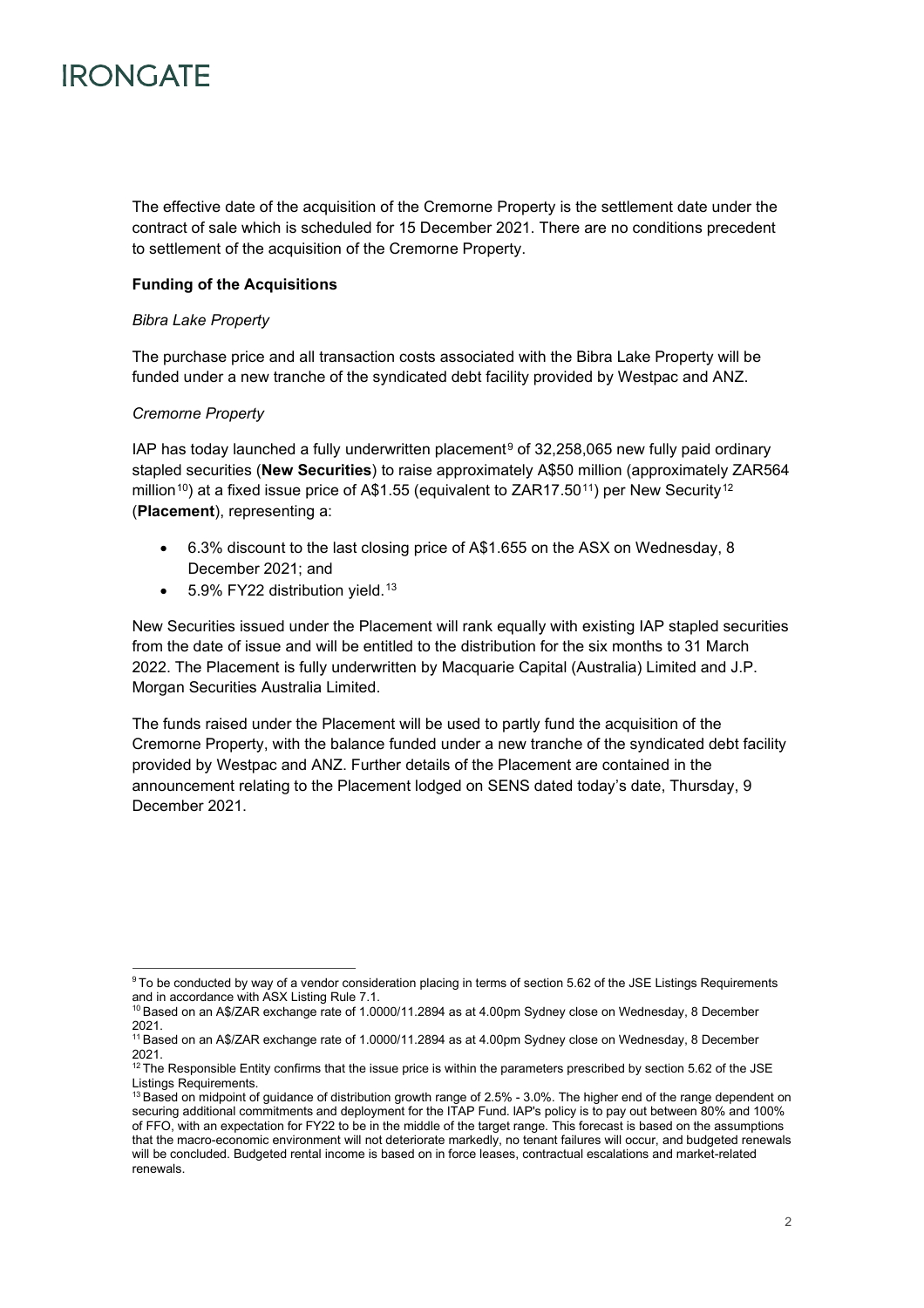### **Background to and Rationale for the Acquisitions**

The Acquisitions are consistent with IAP's strategy of acquiring:

- good quality industrial properties with strong tenant covenants that increase IAP's exposure to the strongly performing industrial sector; and
- suburban office properties located in close proximity to key infrastructure.

### *Bibra Lake Property*

The acquisition of the Bibra Lake Property represents an attractive investment for IAP for the following reasons:

- The Bibra Lake Property comprises 16,861m<sup>2</sup> of lettable area across 8 warehouses with 296 car bays.
- The Bibra Lake Property's location, 16kms south of the Perth CBD, provides excellent connectivity to several of Perth's key transport hubs including Fremantle Port, Kewdale Freight Terminal and Perth Airport. It is also within 4kms of Roe Highway and Kwinana Freeway, two of Perth's key carriageways that will benefit from the WA state government's A\$11.7 billion road upgrade package over the next four years.
- The Bibra Lake Property is newly-built in 2015 and provides excellent industrial accommodation ranging from circa  $1,500m^2$  to  $2,100m^2$  catering for a variety of uses.
- The Bibra Lake Property is 100% leased with a 3.5 year WALE, with the tenants comprising prominent local businesses and larger national operators. Many tenants have undertaken significant fit outs to suit their specific operations.
- The acquisition yield of 5.8% provides an attractive spread to the eastern seaboard states, where industrial assets are currently commanding yields of 4.00% – 4.75%. Recent transactions indicate that this spread will compress as investors shift their focus to the higher yields on offer in the Western Australian industrial market.
- Vacancy in Perth's southern industrial precincts continued to fall in H1 2021, sitting at 5.4%, largely because of tenants seeking quality accommodation in good locations.
- With land supply in Perth's key industrial precincts heavily constrained and the supply pipeline at all-time lows, the Perth industrial market is set for continued vacancy compression and rental growth. This is particularly prevalent in the southern corridor, with the surrounding residential areas and established industrial precincts resulting in new developments being pushed further south or to the outer east.
- The Bibra Lake Property is being acquired off-market.

#### *Cremorne Property*

The acquisition of the Cremorne Property represents an attractive investment for IAP for the following reasons:

- The Cremorne Property is a brand new A-grade office building comprising 19,798m² of lettable area across 9 levels of office accommodation, ground floor retail and 145 car parks.
- The Cremorne Property is located in Melbourne's premier fringe office market, 2kms south-east of the Melbourne CBD, and enjoys excellent connectivity to the East Richmond train station and the Citylink Freeway.

Irongate Group

Sydney Level 13, 95 Pitt Street NSW 2000 +6127906 2000 info@irongategroup.com.au Melbourne Brisbane irongategroup.com.au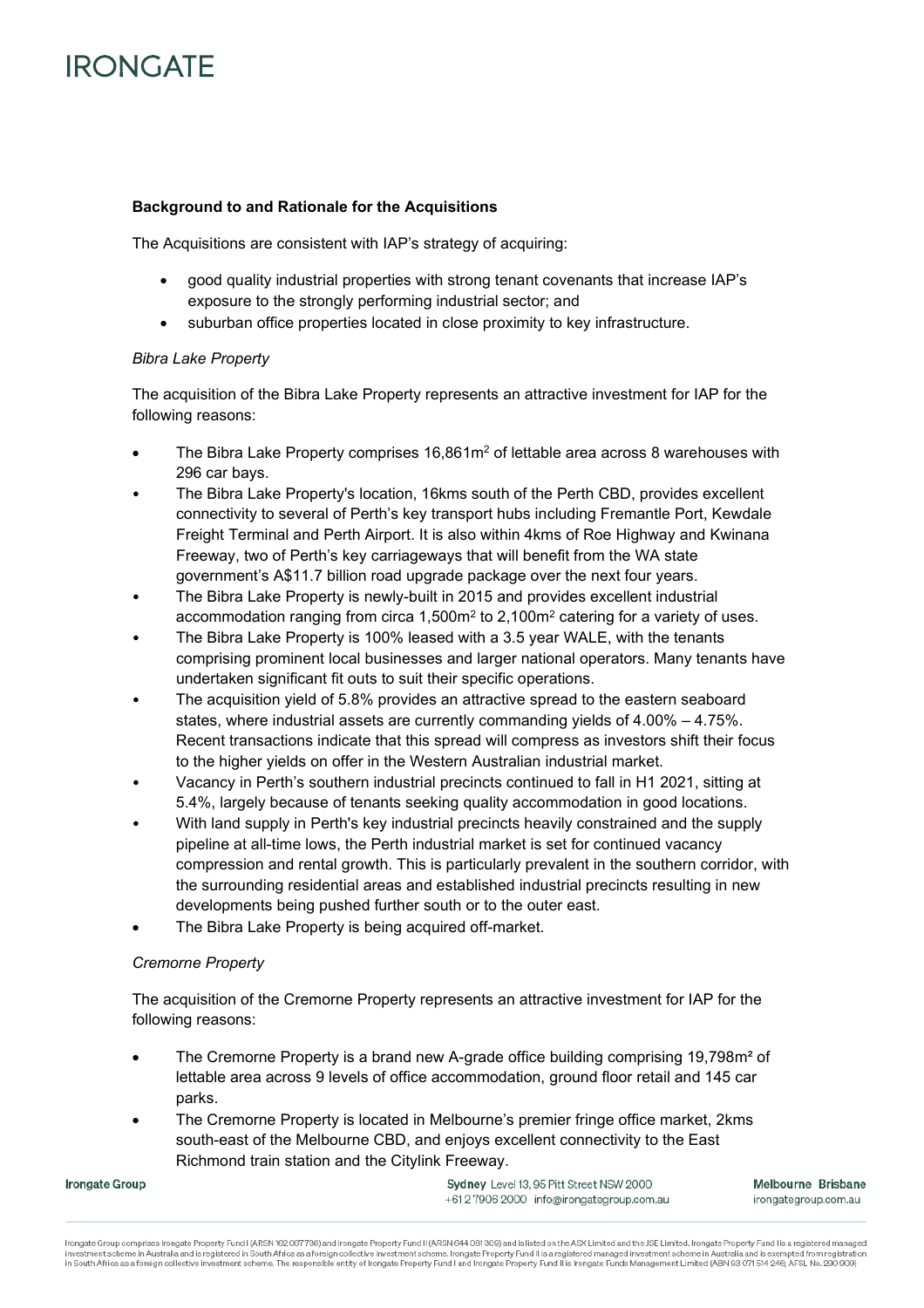- The Cremorne Property was developed by Alfasi Group who will maintain a 50% interest in the Cremorne Property alongside IAP. Alfasi Group has been in business for more than 40 years and specialises in construction, equipment hire and property development across Australia, Hong Kong, Macau, China, South Korea, Thailand and Vietnam having been involved in projects such as Marina Bay Sands in Singapore, Bangkok International Airport and the West Kowloon Terminus.
- The Cremorne Property will achieve a 5.0 Star NABERS Energy Rating, 5 Star Green Star Design Rating and provides excellent tenant amenity with first class end of trip facilities, state of the art digital capabilities and exclusive rooftop terrace with bar.
- The Cremorne Property has a current occupancy of  $76\%$  with a 7.5 year WALE<sup>[14](#page-3-0)</sup> and is anchored by multinational Tokyo-listed marketing agency Dentsu Inc. (TYO:DNTUF), Monash IVF (ASX:MVF) and the Commonwealth Government's National Disability Insurance Scheme, who together account for 59% of income.
- The vacant space is subject to a 12-month gross rent guarantee provided by the vendor, the majority of which becomes non-refundable if tenants have not been secured and rent payments have not commenced by 1 March 2022.
- There is strong interest from high quality tenants to lease the vacant space, particularly given the quality of the Cremorne Property and its desirable location.

## **Specific Information Relating to the Properties**

| Registered description      | Lot 18 on Deposited Plan 69440, and being the whole of the<br>land comprised in Certificate of Title Volume 2762 Folio 691 |
|-----------------------------|----------------------------------------------------------------------------------------------------------------------------|
| Title                       | Freehold                                                                                                                   |
| Sector                      | Industrial                                                                                                                 |
| Location                    | 16 kms south of the Perth CBD                                                                                              |
| Year built                  | 2015                                                                                                                       |
| Site area                   | 28,079m <sup>2</sup>                                                                                                       |
| Lettable area               | 16,861m <sup>2</sup>                                                                                                       |
| Net rent per m <sup>2</sup> | A\$90                                                                                                                      |
| Vacancy <sup>15</sup>       | $0\%$                                                                                                                      |
| WALE <sup>16</sup>          | 3.5 years                                                                                                                  |
| Estimated transaction costs | A\$1,429,000                                                                                                               |

#### *Bibra Lake Property*

The Bibra Lake Property has been valued at A\$26,000,000 as at 8 November 2021 by Savills Valuation Pty Ltd. The valuer, Ryan Jacobs, is an independent valuer and a certified practicing valuer (licenced valuer no.44673).

<span id="page-3-0"></span><sup>&</sup>lt;sup>14</sup> Weighted by gross property income. Includes 12-month gross rent guarantee provided by the vendor of the Cremorne Property.

<span id="page-3-1"></span><sup>&</sup>lt;sup>15</sup> Weighted by gross property income.

<span id="page-3-2"></span><sup>&</sup>lt;sup>16</sup> Weighted by gross property income.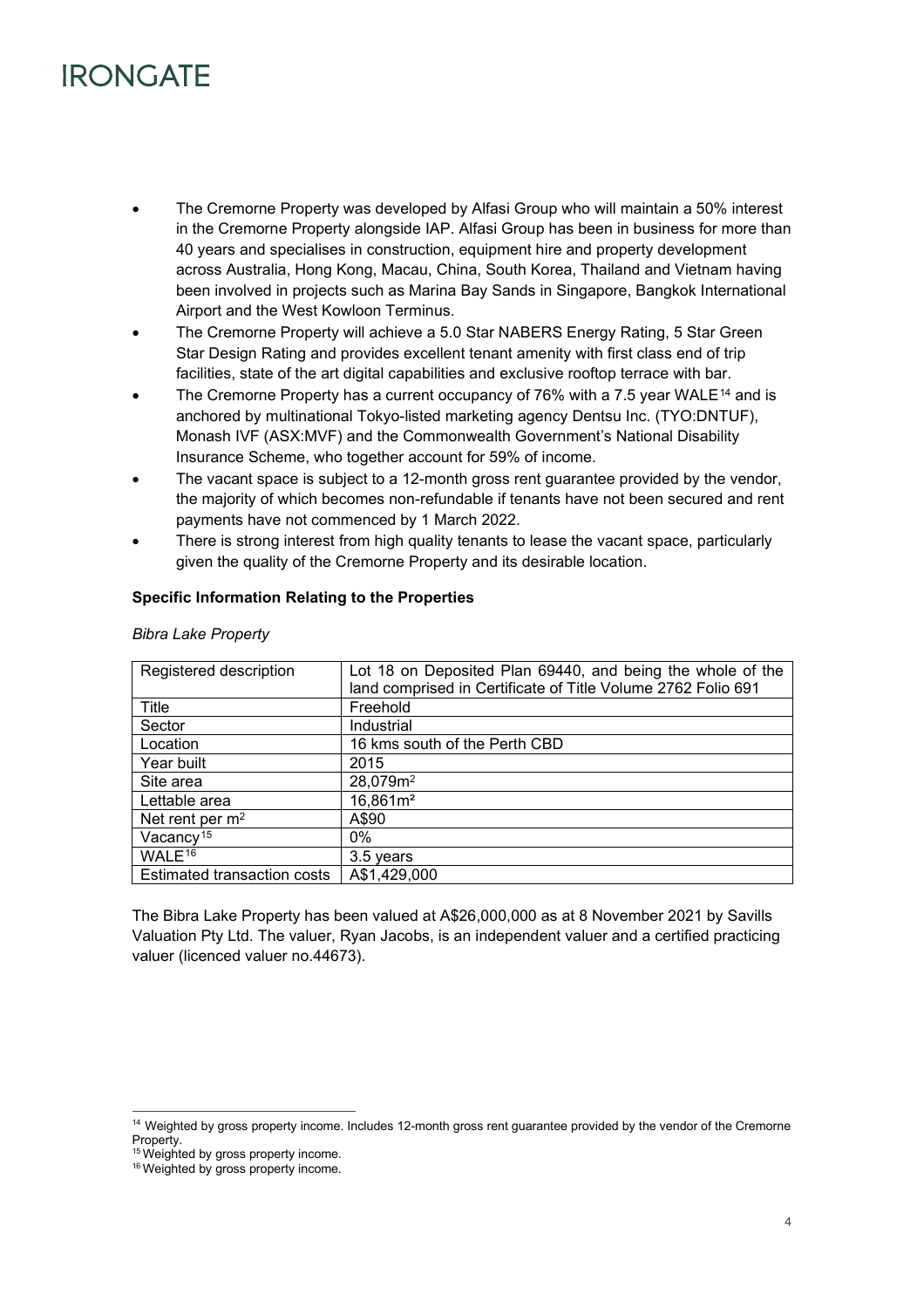| <b>Cremorne Property</b> |  |
|--------------------------|--|
|--------------------------|--|

| Registered description             | Certificates of title volume 9341 folio 525, volume 1537 folio 387<br>and volume 12067 folio 053 |
|------------------------------------|--------------------------------------------------------------------------------------------------|
| Title                              | Freehold                                                                                         |
| Sector                             | Office                                                                                           |
| Location                           | 2 kms south-east of the Melbourne CBD                                                            |
| Year built                         | 2021                                                                                             |
| Site area                          | 3,026m <sup>2</sup>                                                                              |
| Lettable area                      | 19,798m <sup>2</sup>                                                                             |
| Net office rent per m <sup>2</sup> | A\$587                                                                                           |
| Vacancy <sup>17</sup>              | 24%                                                                                              |
| WALE <sup>18</sup>                 | 7.5 years                                                                                        |
| Estimated transaction costs        | A\$8,580,000                                                                                     |

The interest in the Cremorne Property being acquired by IAP has been valued at A\$130,000,000 as at 15 December 2021 by Savills Valuation Pty Ltd. The valuer, Ben Koops, is an independent valuer and a certified practicing valuer (licenced valuer no.63011).

## **Forecast Information in Respect of the Cremorne Property[19](#page-4-2)**

Set out below is the forecast revenue, operational net income, net profit attributable to securityholders and earnings available for distribution from the Cremorne Property (**forecast**) for the 4 months ending 31 March 2022 and the 12 months ending 31 March 2023 (**forecast period**).

The forecast has been prepared on the assumption that acquisition of the Cremorne Property will be implemented on 1 December 2021 (notwithstanding that the settlement date under the contract of sale is scheduled for 15 December 2021) and on the basis that the forecast includes forecast results for the duration of the forecast period.

The forecast, including the assumptions on which it is based and the financial information from which it is prepared, is the responsibility of the board of directors of the Responsible Entity. The forecast has not been reviewed or reported on by the independent reporting accountants.

The forecast presented in the table below relates to the Cremorne Property only and has been prepared in accordance with IAP's accounting policies and in compliance with International Financial Reporting Standards.

<span id="page-4-2"></span><span id="page-4-1"></span><span id="page-4-0"></span>Irongate Group

Sydney Level 13, 95 Pitt Street NSW 2000 +612 7906 2000 info@irongategroup.com.au

Melbourne Brisbane irongategroup.com.au

<sup>&</sup>lt;sup>17</sup> Weighted by gross property income. The vacant space is subject to a 12-month gross rent guarantee provided by the vendor, the majority of which becomes non-refundable if tenants have not been secured and rent payments have not commenced by 1 March 2022.

<sup>&</sup>lt;sup>18</sup> Weighted by gross property income. Includes the 12-month gross rent guarantee provided by the vendor.

<sup>19</sup> Included on the basis that the acquisition of the Cremorne Property is a category 2 transaction under the JSE Listings Requirements.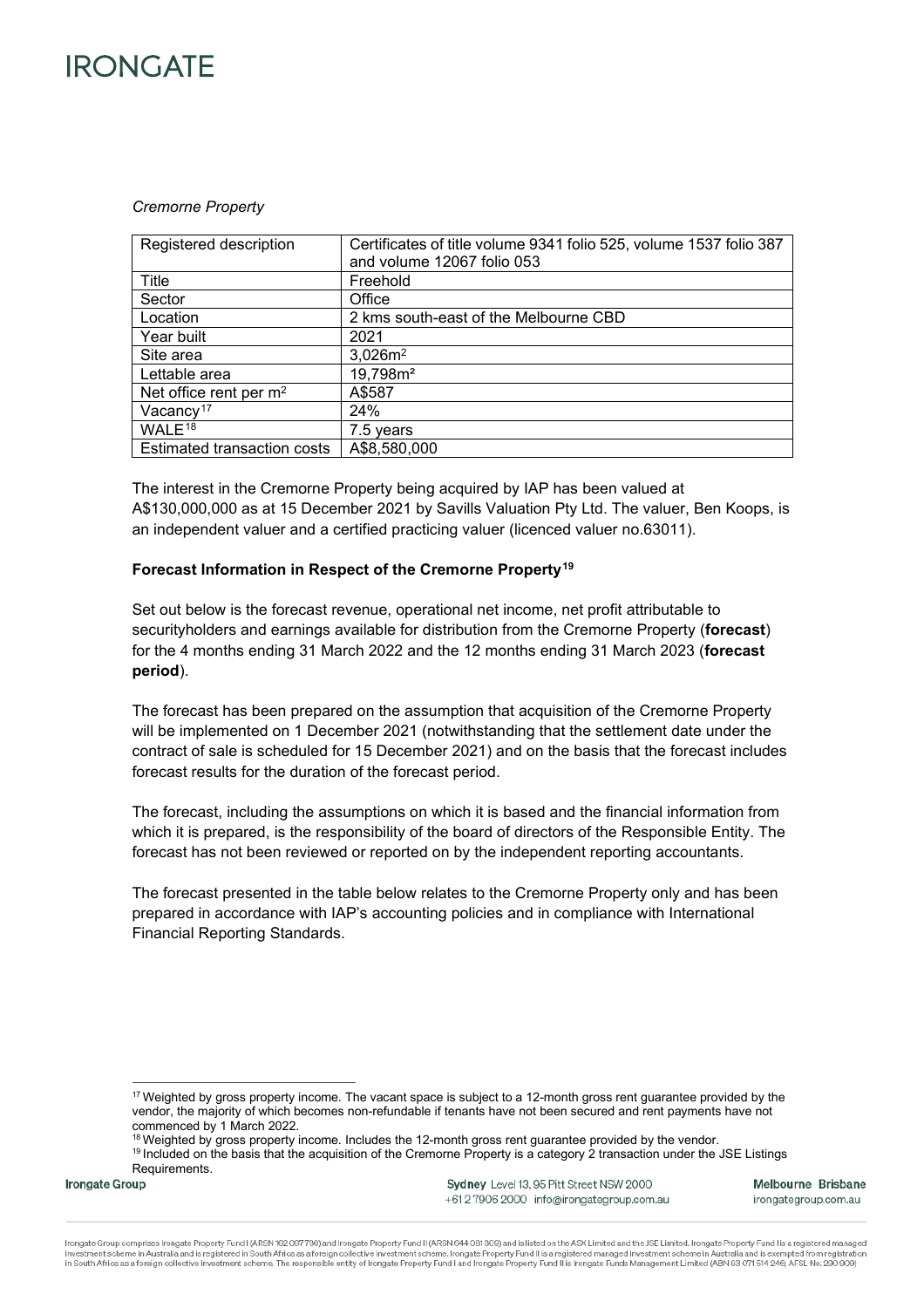|                                             | <b>Forecast 4</b><br>months ending<br>31 March 2022 | Forecast 12<br>months ending<br>31 March 2023 |
|---------------------------------------------|-----------------------------------------------------|-----------------------------------------------|
|                                             | A\$'000                                             | A\$'000                                       |
| Revenue, including straight line adjustment | 2,647                                               | 7,972                                         |
| Total property expenses                     | (447)                                               | (1,653)                                       |
| Net property income                         | 2,200                                               | 6,318                                         |
|                                             |                                                     |                                               |
| Fund operating costs                        | (247)                                               | (741)                                         |
| Net operating income before finance charges | 1,953                                               | 5,578                                         |
| Finance costs                               | (1,270)                                             | (3, 811)                                      |
| Net profit attributable to securityholders  | 683                                                 | 1,767                                         |
| Less: straight line revenue adjustment      | (212)                                               | (583)                                         |
| Distributable income pre-withholding tax    | 471                                                 | 1,184                                         |
| Distributable income post-withholding tax   | 471                                                 | 1,184                                         |

The forecast incorporates the following material assumptions in respect of revenue and expenses:

- 1. Contracted revenue is based on existing lease agreements including stipulated increases.<br>2. There are no leases expiring during the forecast period.
- 2. There are no leases expiring during the forecast period.<br>3. Of the rental income of A\$2.647.052 for the 4 months er
- 3. Of the rental income of A\$2,647,052 for the 4 months ending 31 March 2022, 100% relates to contracted rental income and rental guarantees provided by the vendor.
- 4. Of the rental income of A\$7,971,571 for the year ending 31 March 2023, 94% relates to contracted rental income and rent guarantees provided by the vendor.
- 5. Expenditure items relate to fund operating costs.<br>6. No material expenditure items have been increase
- 6. No material expenditure items have been increased in the forecast period ending 31 March 2022 by more than 15% over the previous financial period.
- 7. The finance costs assume an all-in cost of funds of 2.75% per annum for the Cremorne Property. At least 75% of the cost of IAP's total debt will be fixed via interest rate swaps (in accordance with IAP's interest rate hedging policy) for 4, 5, 6, 9 and 10 year periods.
- 8. Distributions are payable to securityholders attributable to the Cremorne Property and are partially shielded by depreciation allowances.
- 9. A fair value adjustment is recognised in relation to the transaction costs.
- There will be no unforeseen economic factors that will affect the lessees' ability to meet their commitments in terms of existing lease agreements.